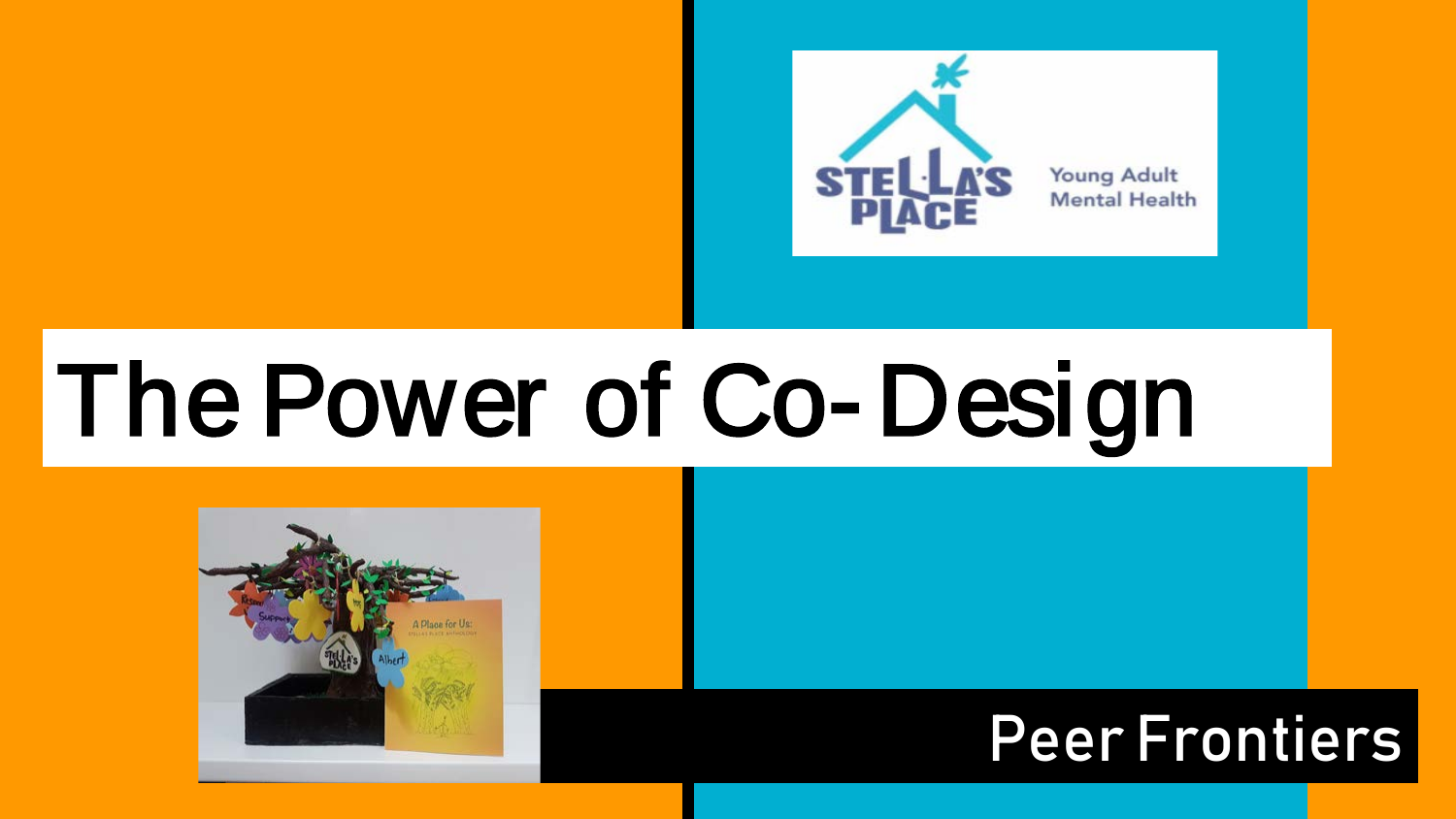## Welcome/Who We Are

Alicia Raimundo (they/them)

Funmilade Adeniyi- Taiwo (he/him)

Liz Beeforth (they/them)

Rachel Bromberg (she/her)



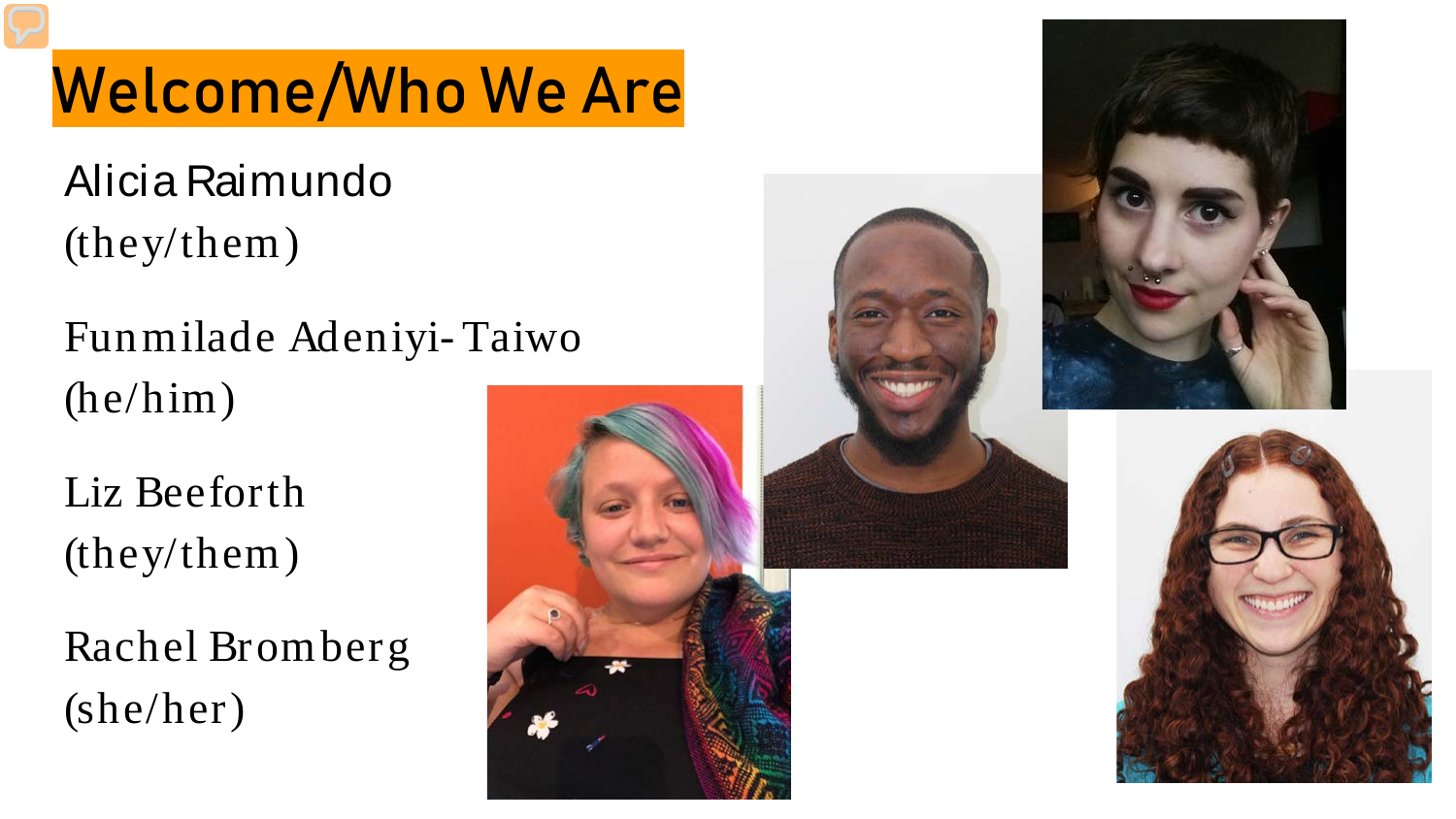### Land Acknowledgement

#### We will take a moment to pay our respects

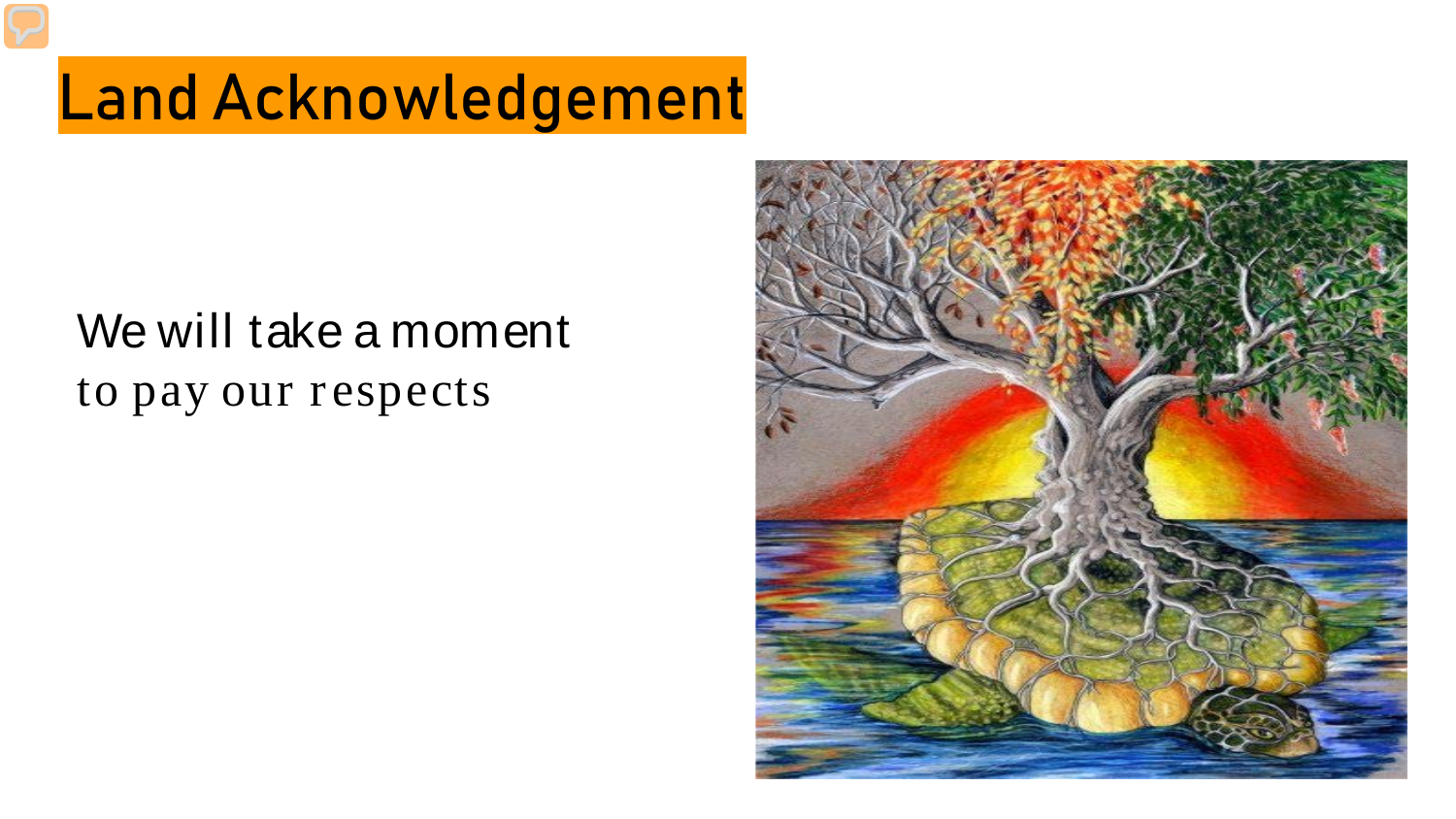### Comfort Agreement

- A set of community guidelines co- created by facilitators and participants
- Helps us set intentions, create a shared sense of safety and value in our space
- A working document, responsive and open to change

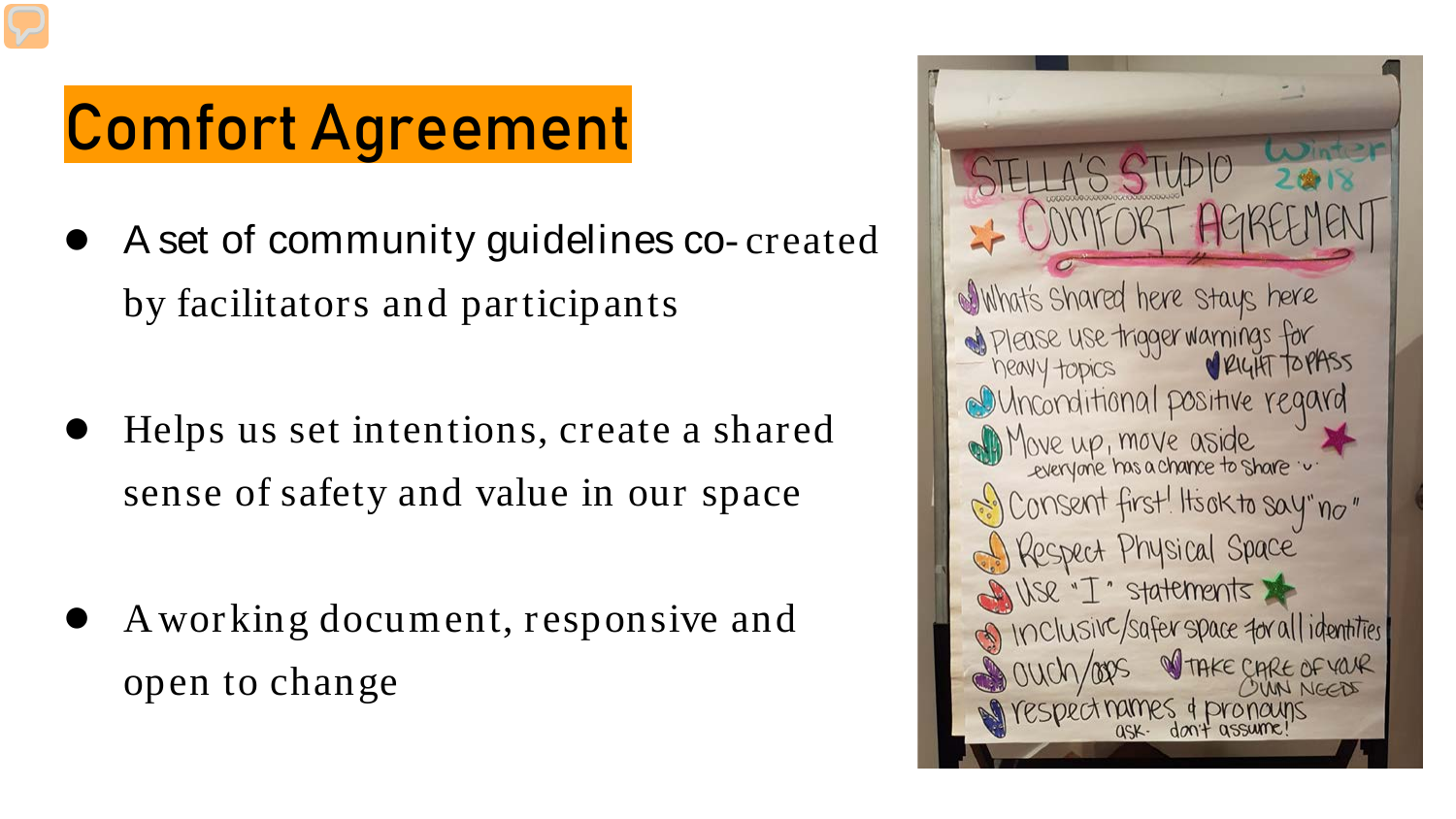



#### Name

Pronouns

What shape are you feeling today?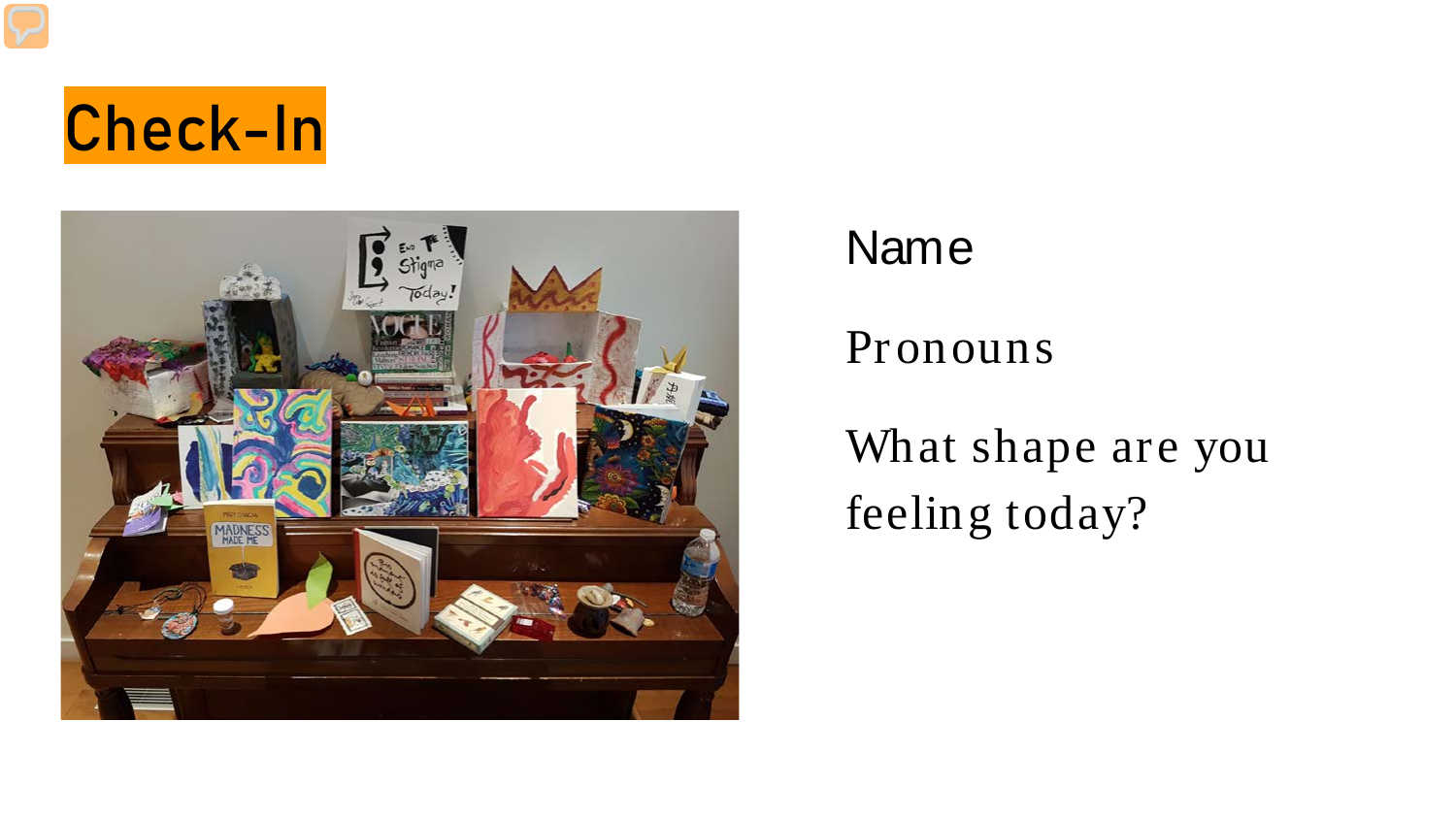# Group Reflection

What are barriers?

What barriers might exist in our organizations?

What barriers may prevent people from giving us honest feedback?

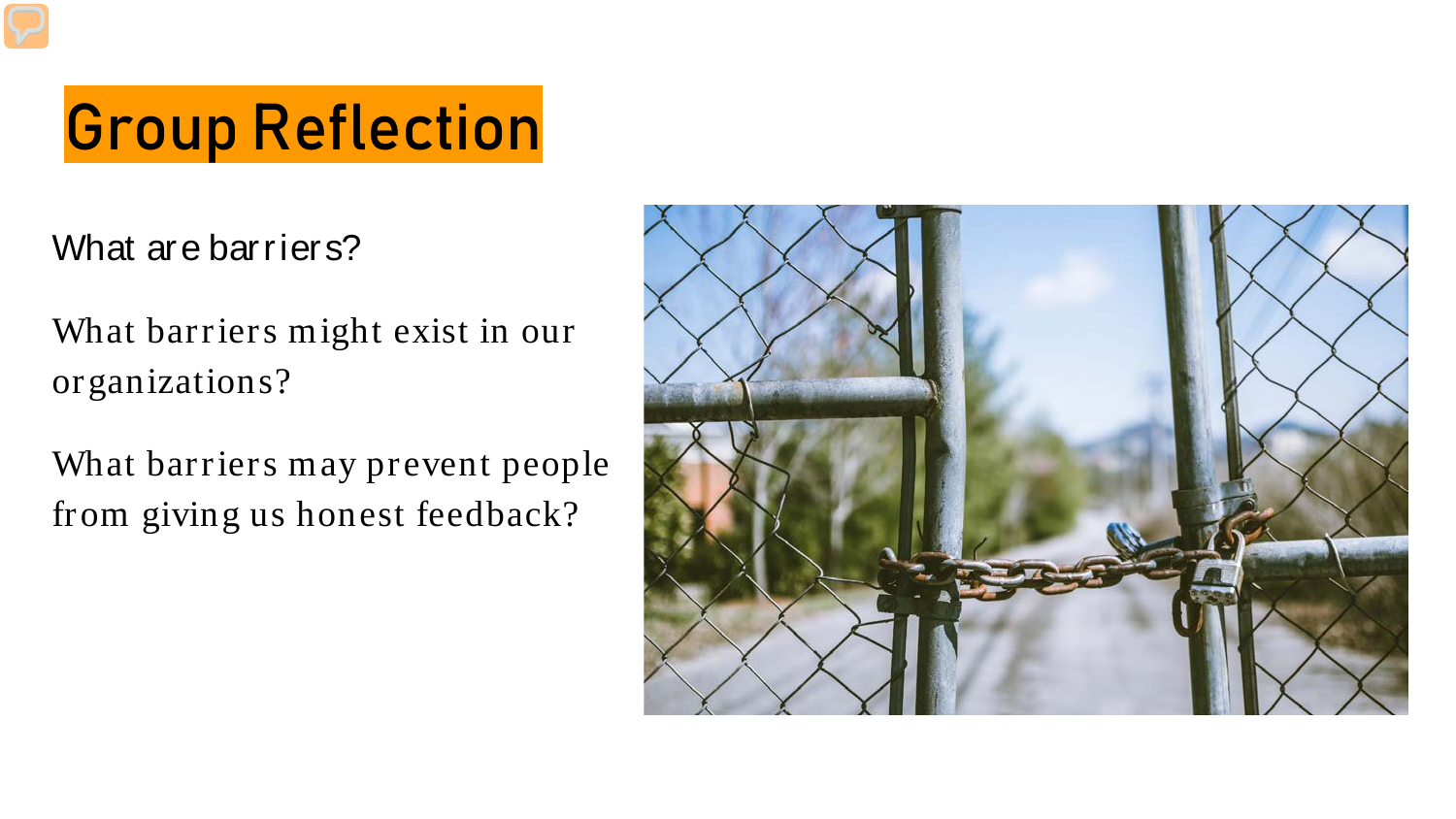

### What is Co-Design

#### Definition

#### Co- Design & Stella's Place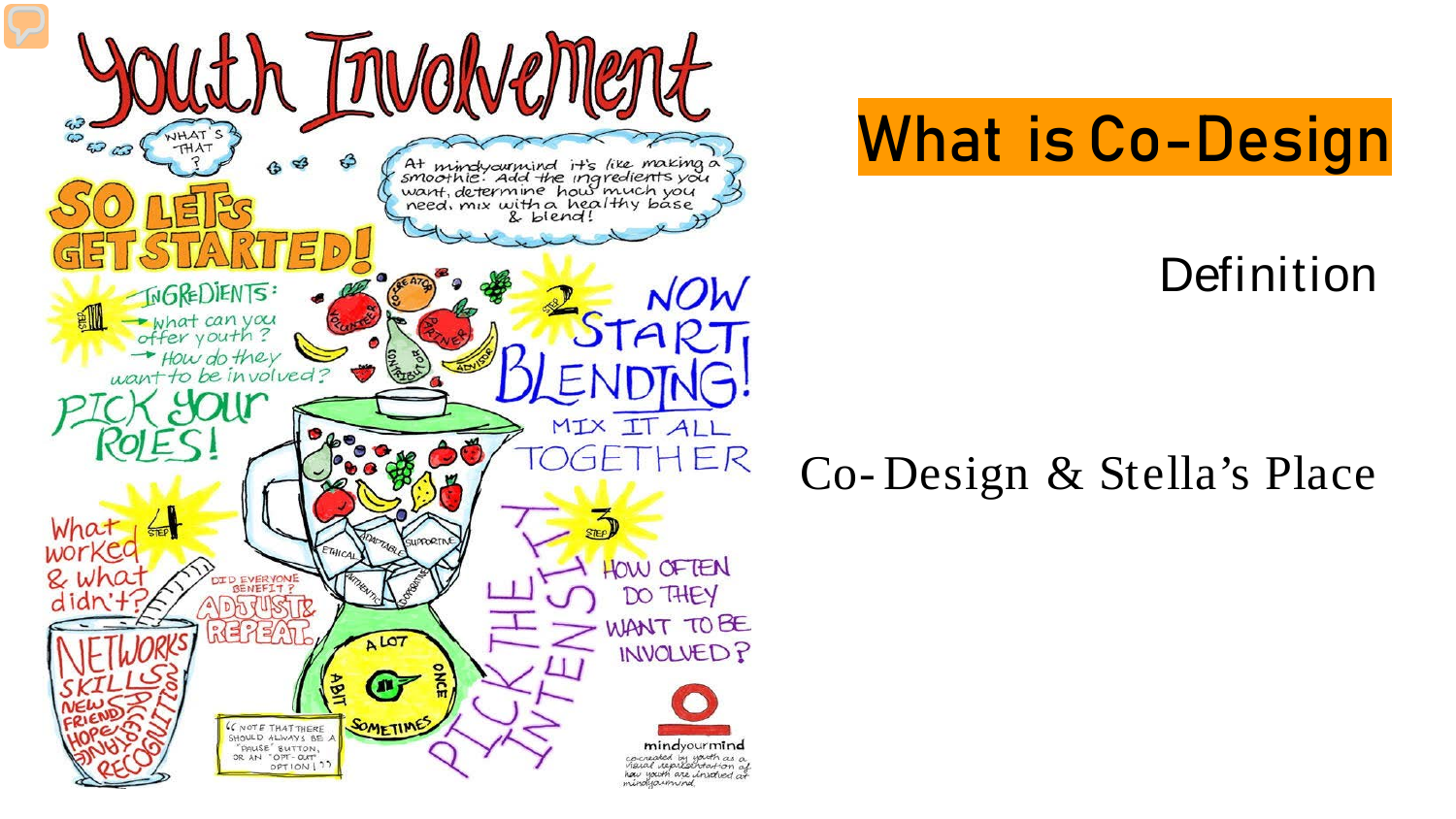### The Power of Co-Design



Avenues for feedback & ongoing projects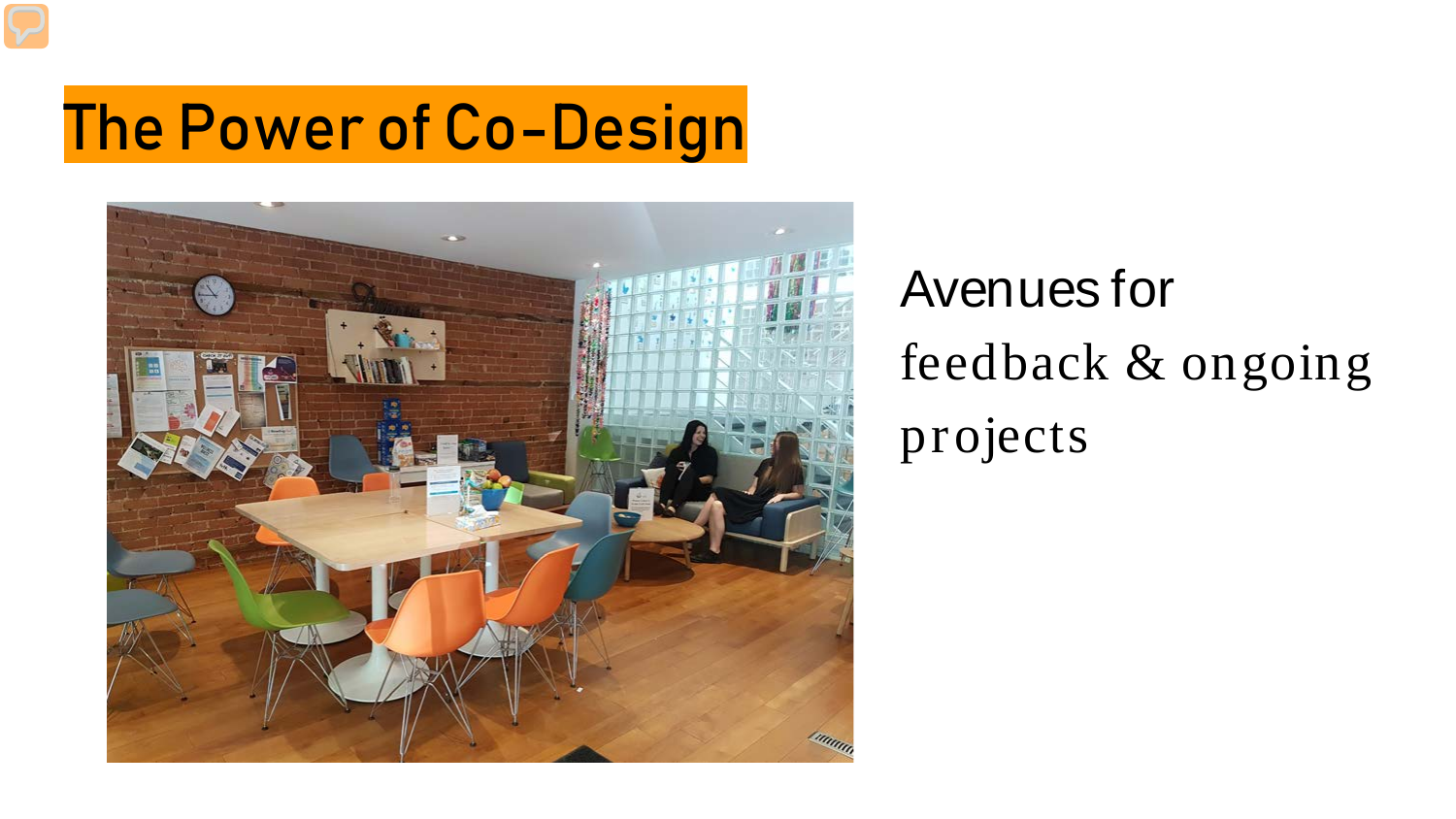# Program Review: Bean Bag Chat

- Text-based peer support app
- Low-barrier way for young people to access support from wherever they are
- Co-designed with young adults to respond to the needs they identified

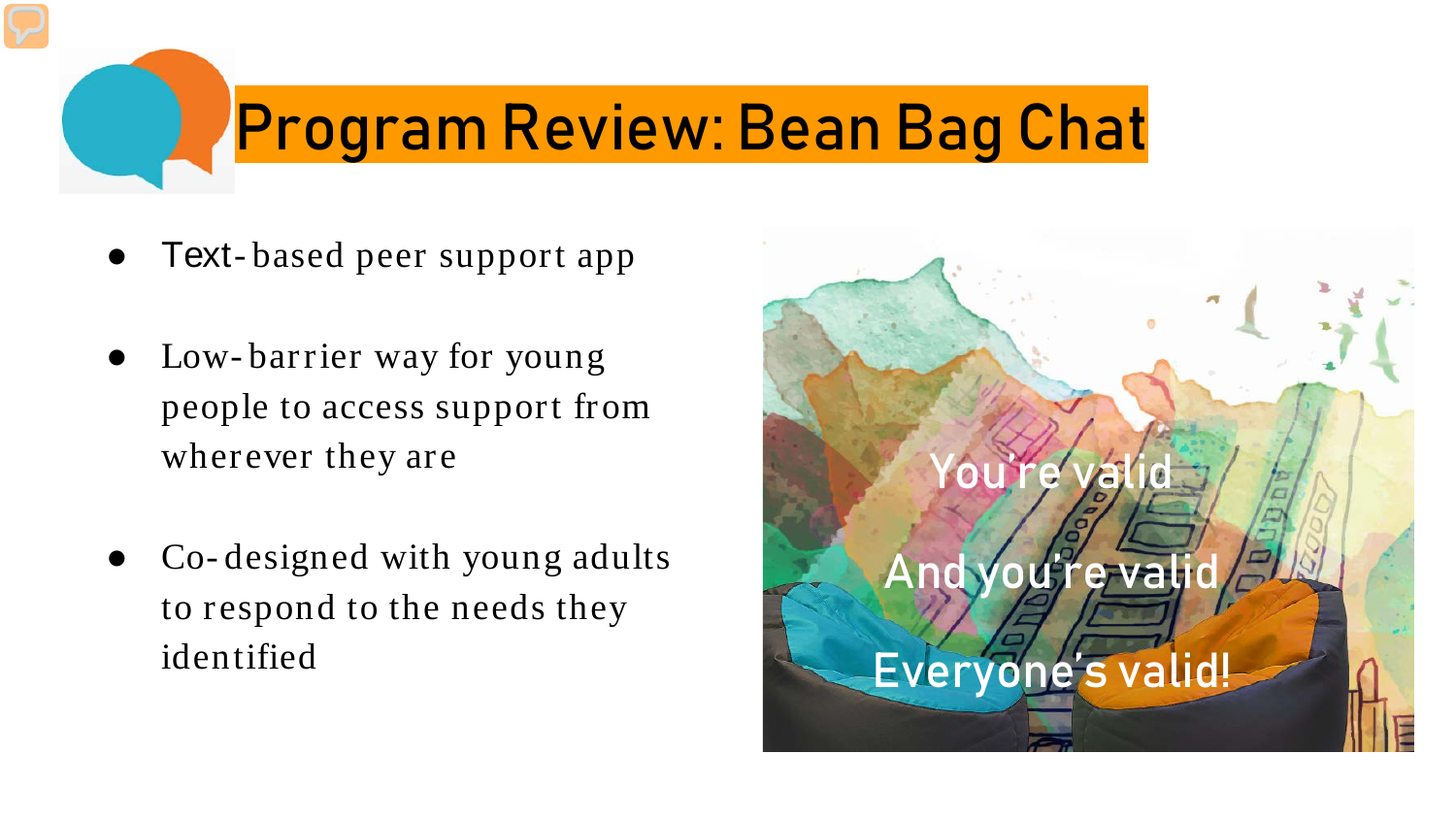### Program Review: NexJ Connected Wellness



What we were given?

What did we want to provide?

How did we navigate experience vs. expectation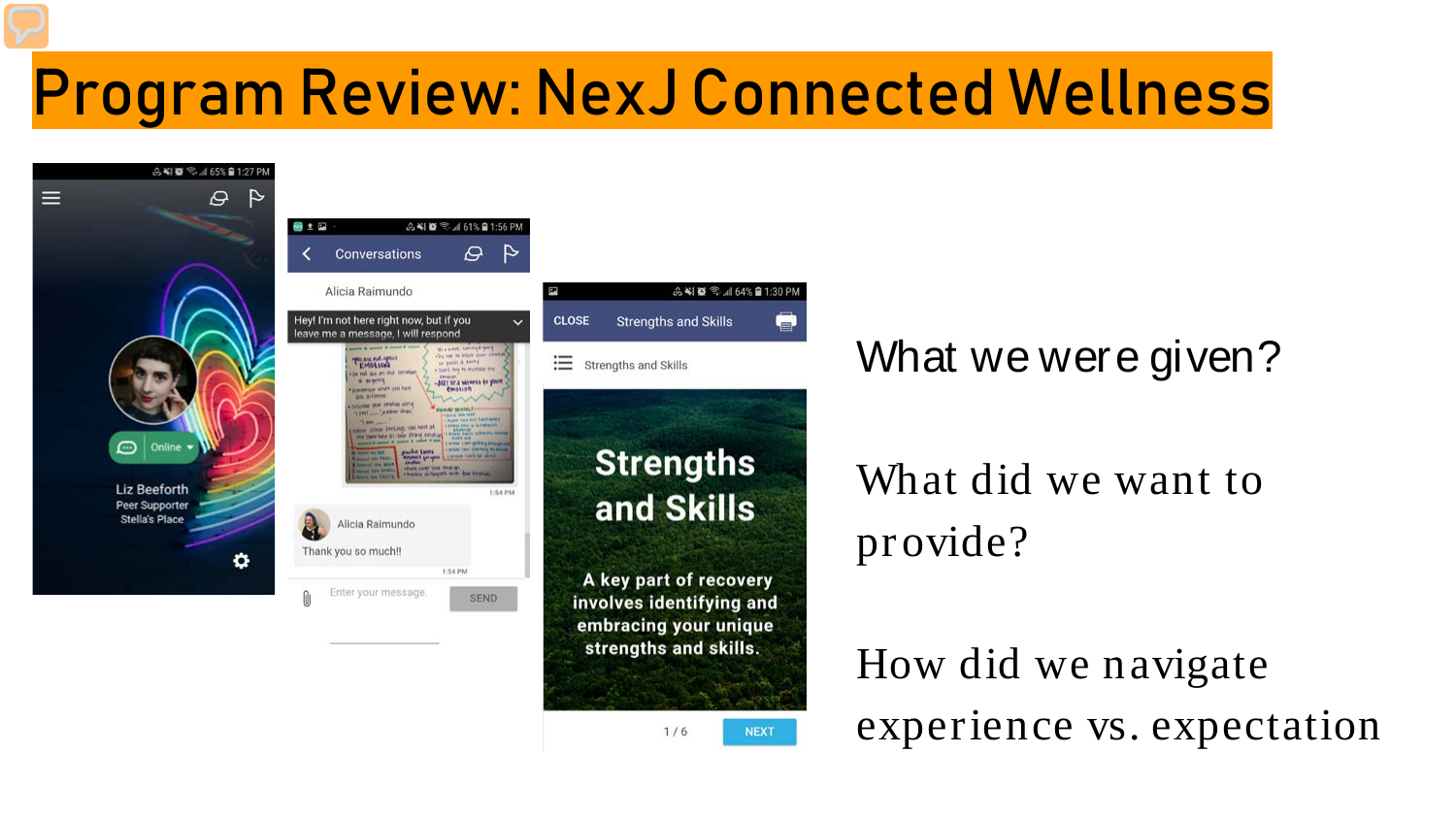### Program Review: Stella's Studio

- First & longest-running service program
- Founded by young adults, not staff
- Peer, community, and participant led
- Accessible, safer space
- Not therapy; a different way of healing

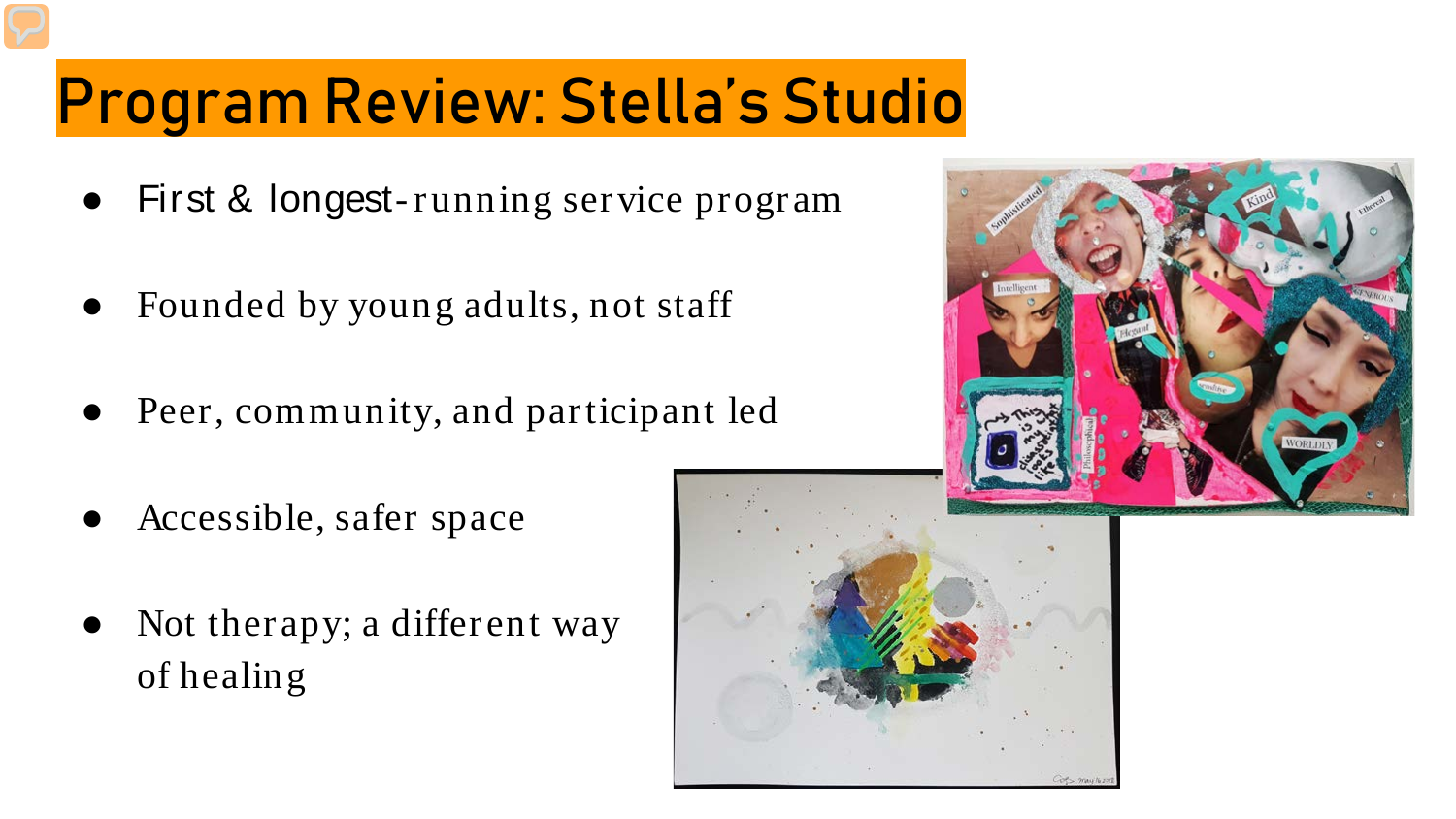



- Providing low-barrier mental health services to hundreds of participants
- Responding to our community's needs with innovative programming and service
- Implementing new training and policies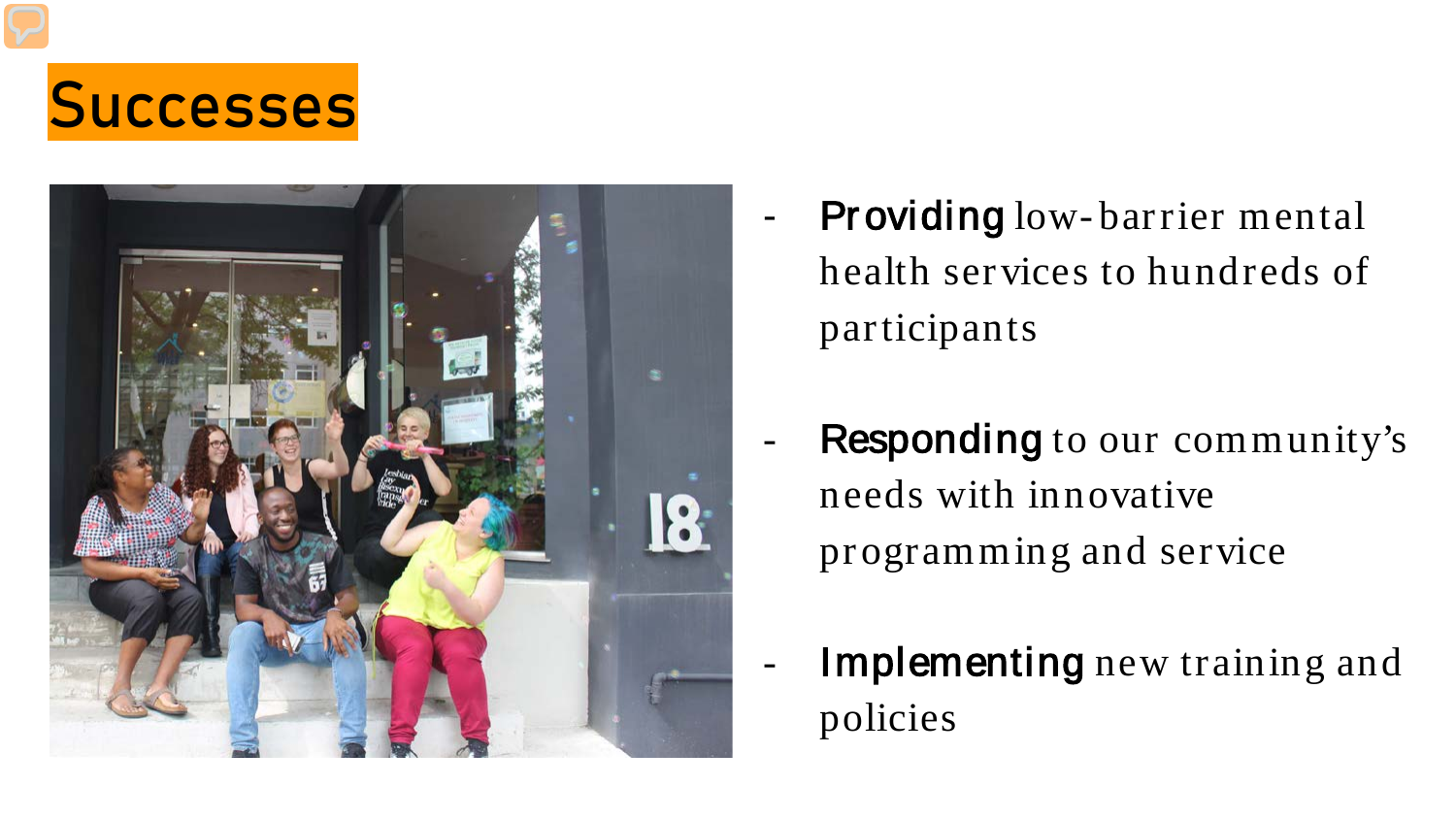### Challenges

- Growing in a way that honours **accessibility & diversity**
- Learning that we can't be everything to everyone
- Working to develop **meaningful partnerships** to help us meet these goals

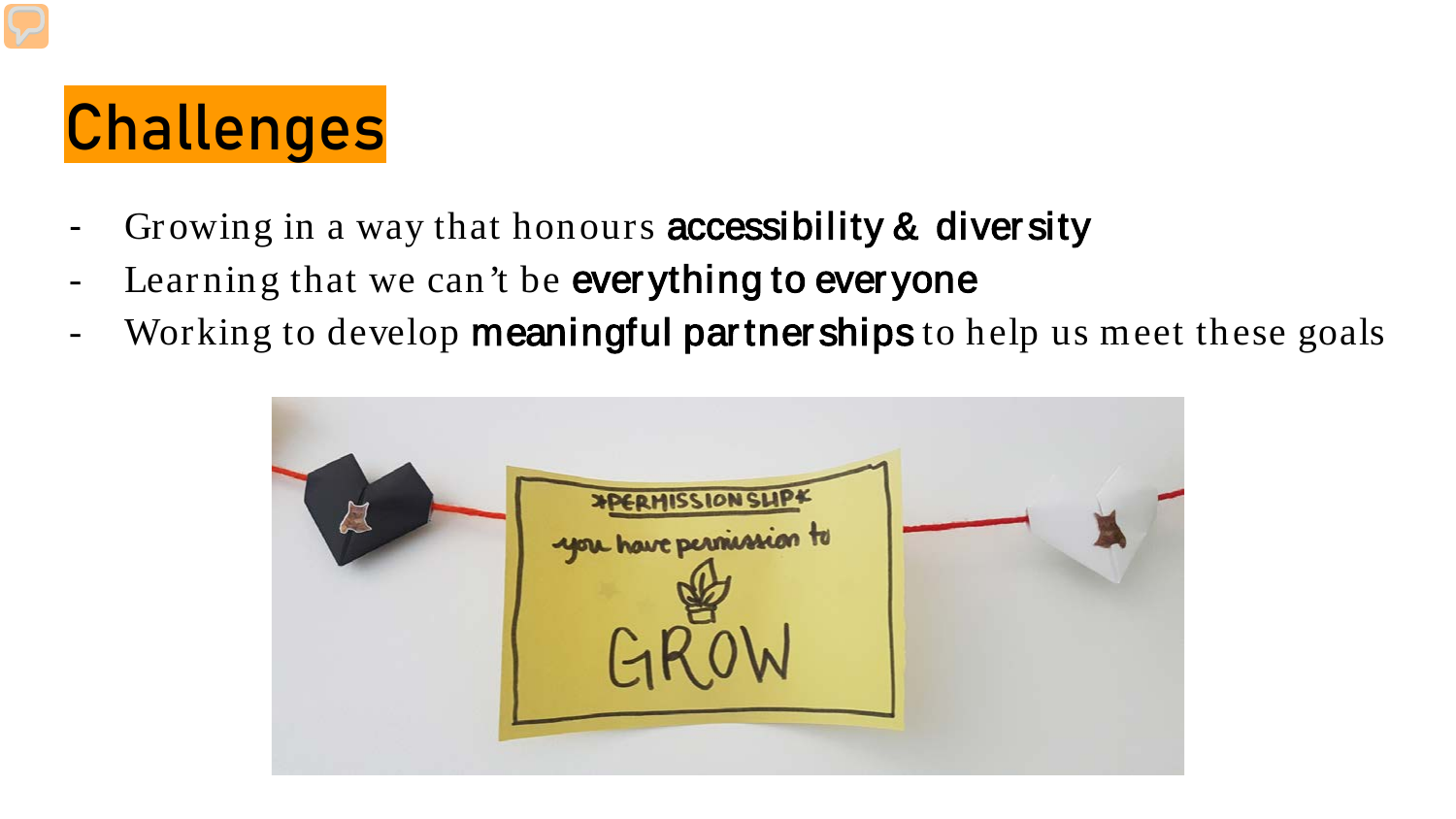### Reflection: Successes and Challenges

Take a moment to reflect on your home organization and/or personal practices.

- What is working well?
- Who are you serving?
- Who are you not serving?
- What barriers might diverse  $\&$  underserved populations be experiencing in accessing your space or providing you with honest feedback?
- What are opportunities for growth and co-design in your practice and/or organization?